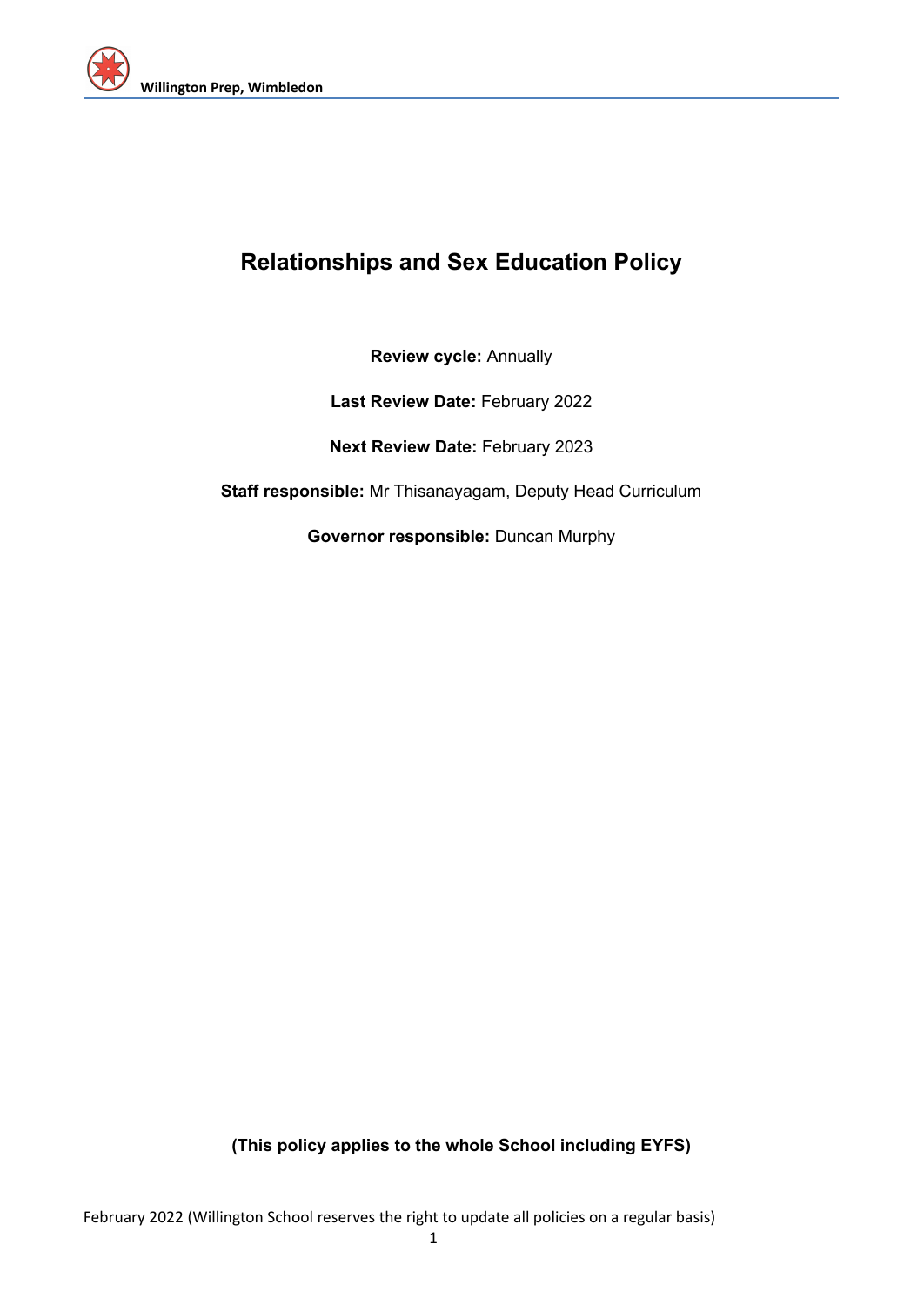

## **Contents**

| 3 |
|---|
| 3 |
| 4 |
| 4 |
| 5 |
| 5 |
| 6 |
| 7 |
| 7 |
| 7 |
| 8 |
| 9 |
|   |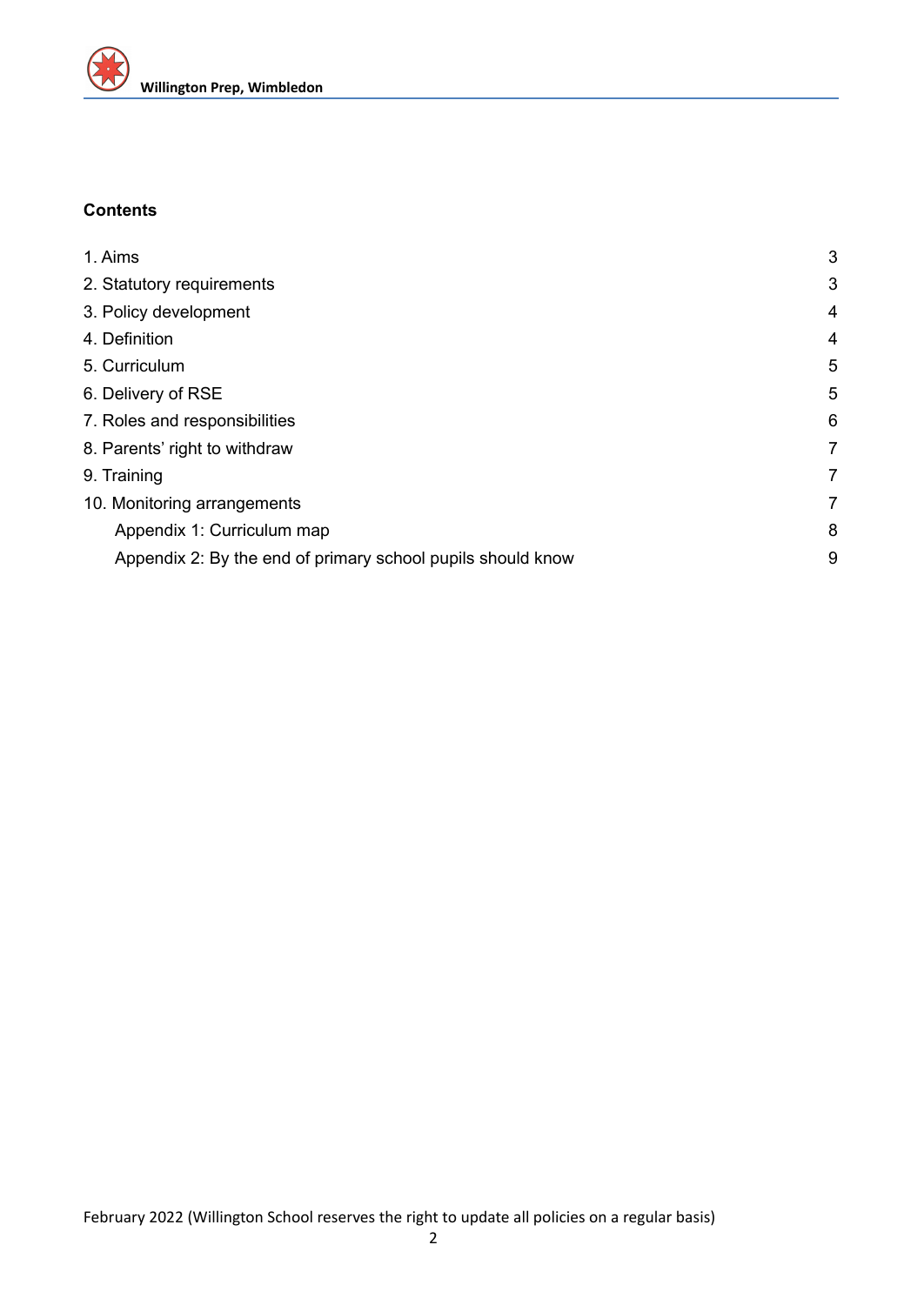## <span id="page-2-0"></span>**Aims**

The aims of relationships and sex education (RSE) at Willington School are to:

- Provide a framework in which sensitive discussions can take place.
- Prepare pupils for the physical and emotional developments they will go through, giving them understanding of the importance of health and hygiene.
- Help pupils develop feelings of self-respect, confidence and empathy.
- Create a culture of positive relationships.
- Teach pupils the correct vocabulary to describe themselves.

The teaching of RSE at Willington School is in line with our aims and values. It helps the children learn about growing up in a secure and happy environment; in parallel with the teaching of the Willington values of honesty, humility, respect and kindness towards each other.

#### <span id="page-2-1"></span>**Statutory requirements**

As an independent primary school we **must** provide **relationships education** to all pupils as per section 34 of the [Children](http://www.legislation.gov.uk/ukpga/2017/16/section/34/enacted) and Social work act 2017.

However, we are **not required** to provide **sex education**, but teach the science of reproduction in flowering plants and animals in the Life Cycles topic, as part of the Science curriculum.

In teaching RSE, we have taken into account [guidance](https://www.gov.uk/government/consultations/relationships-and-sex-education-and-health-education) issued by the secretary of state, as outlined in section 403 of the **[Education](http://www.legislation.gov.uk/ukpga/1996/56/contents) Act 1996**.

At Willington School we teach RSE as set out in this policy.

## **Policy development**

This policy has been developed in consultation with staff, pupils and parents. The consultation and policy development process involved a full review of the most current and relevant information, including national and local guidance. In addition, Willington School is a member of the PSHE Association (national association for PSHE education professionals).

## **Definition**

RSE is about the emotional, social and cultural development of pupils, and involves learning about relationships, healthy lifestyles, diversity and personal identity.

<span id="page-2-2"></span>RSE involves a combination of sharing information and exploring issues and values.

#### **Curriculum**

Our full curriculum is set out as per Appendix 1 and is directly in line with the current guidance set out by the PSHE Association.

If pupils ask questions outside the scope of this policy, teachers will respond in an appropriate and sensitive manner so they are fully informed and don't seek answers online.

February 2022 (Willington School reserves the right to update all policies on a regular basis)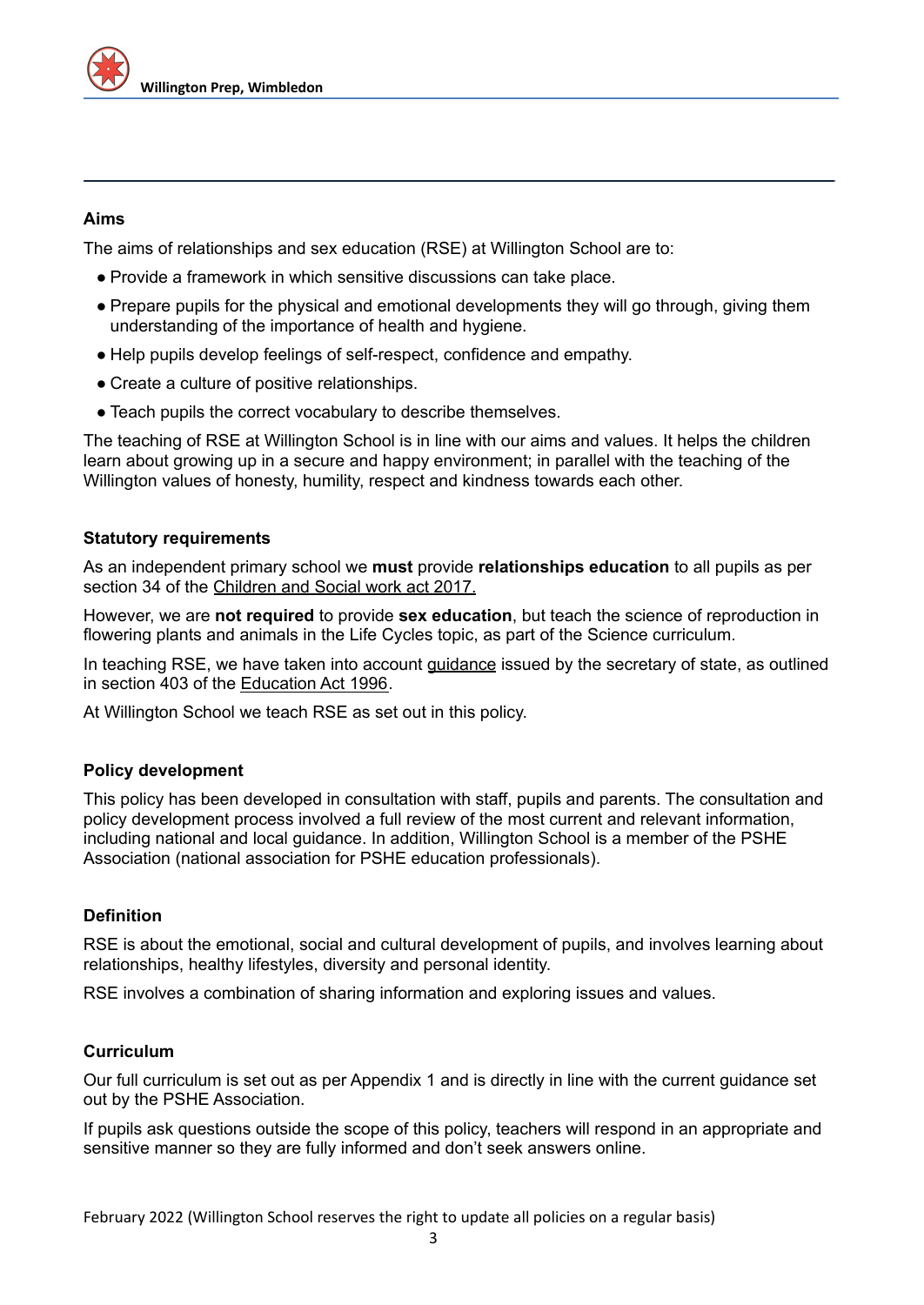

#### **Delivery of RSE**

RSE is taught within the personal, social, health, citizenship and economic education curriculum (PSHCEE), as set out by the PSHE Association. Biological aspects of RSE are taught within the Science curriculum, and other aspects are included in Religious Studies.

Relationships education focuses on teaching the fundamental building blocks and characteristics of positive relationships including:

- Families and people who care for me
- Caring friendships
- Respectful relationships
- Online relationships
- Being safe

For more information about our RSE curriculum, see Appendix 1.

These areas of learning are taught within the context of family life, taking care to ensure that there is no stigmatisation of children based on their home circumstances (families can include single parent families, LGBT parents, families headed by grandparents, adoptive parents, foster parents/carers amongst other structures) along with reflecting sensitively that some children may have a different structure of support around them (for example: looked after children or young carers).

#### <span id="page-3-0"></span>**Roles and responsibilities**

#### **Governing Board**

The governing board will approve the RSE policy, and hold the Headmaster to account for its implementation.

#### **Headmaster**

The Headmaster is responsible for ensuring that RSE is taught consistently across the school.

## **Staff**

Staff are responsible for:

- Delivering RSE in a sensitive way
- Modelling positive attitudes to RSE
- Monitoring progress
- Responding to the needs of individual pupils

Staff do not have the right to opt out of teaching RSE. Staff who have concerns about teaching RSE are encouraged to discuss this with the Headmaster.

All Form teachers are responsible for the teaching of RSE within the school.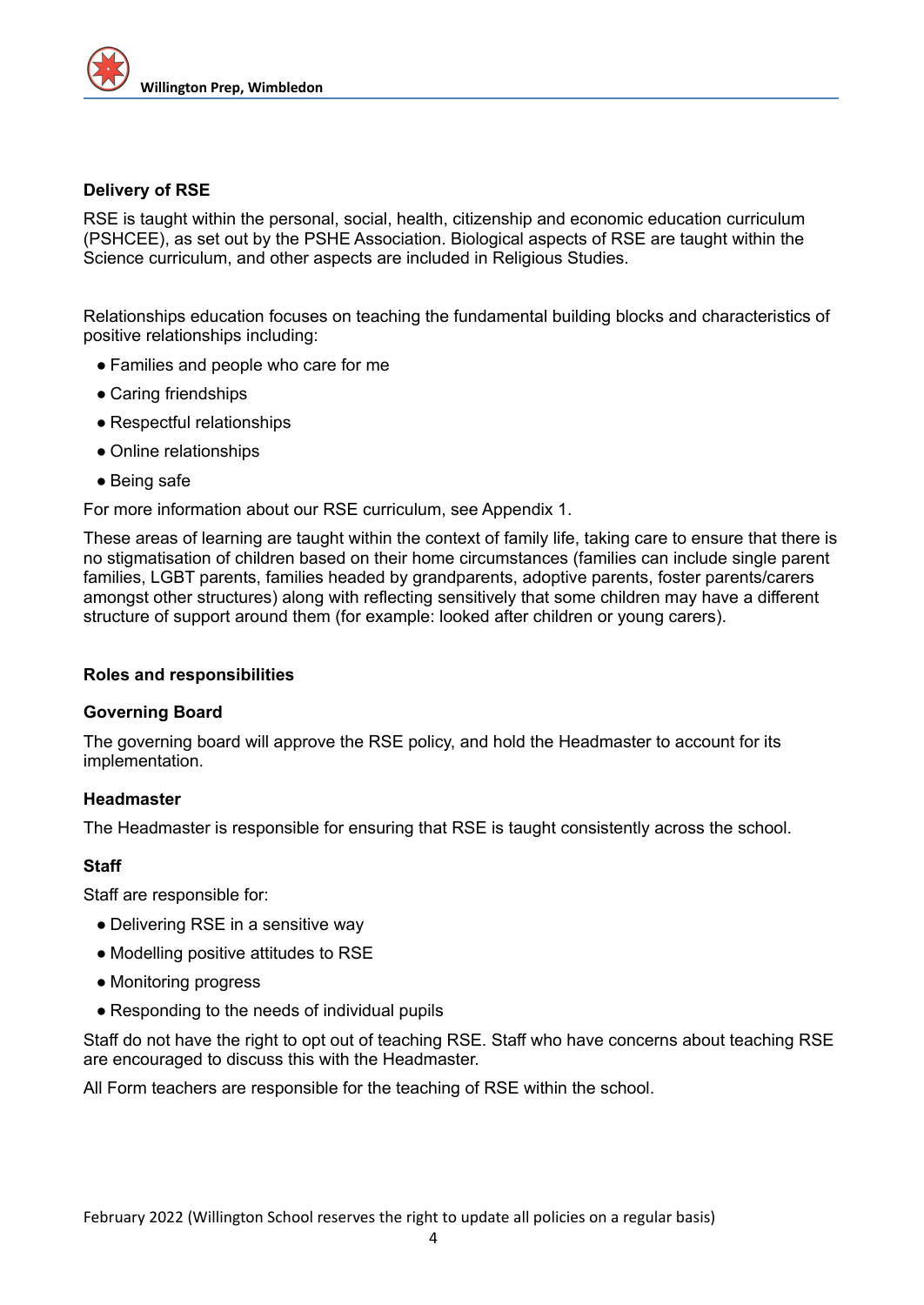

## **Pupils**

Pupils are expected to engage fully in RSE and, when discussing issues related to RSE, treat others with respect and sensitivity.

## <span id="page-4-0"></span>**Parents' Right to Withdraw**

Parents **do not** have the right to withdraw their children from relationships education.

## **Training**

Staff are trained on the delivery of RSE as part of their induction and it is included in our continuing professional development.

The Headmaster will also invite visitors from outside the school to provide support and training to staff teaching RSE.

## <span id="page-4-1"></span>**Monitoring arrangements**

The delivery of RSE is monitored by Johan Thisanayagam - Deputy Head Curriculum through:

PSHE tracking documents, work scrutinies and learning walks.

Pupils' development in RSE is monitored by class teachers as part of our internal assessment systems.

This policy will be reviewed by Johan Thisanayagam - Deputy Head Curriculum, annually. At every review, the policy will be approved by Duncan Murphy - School Governor.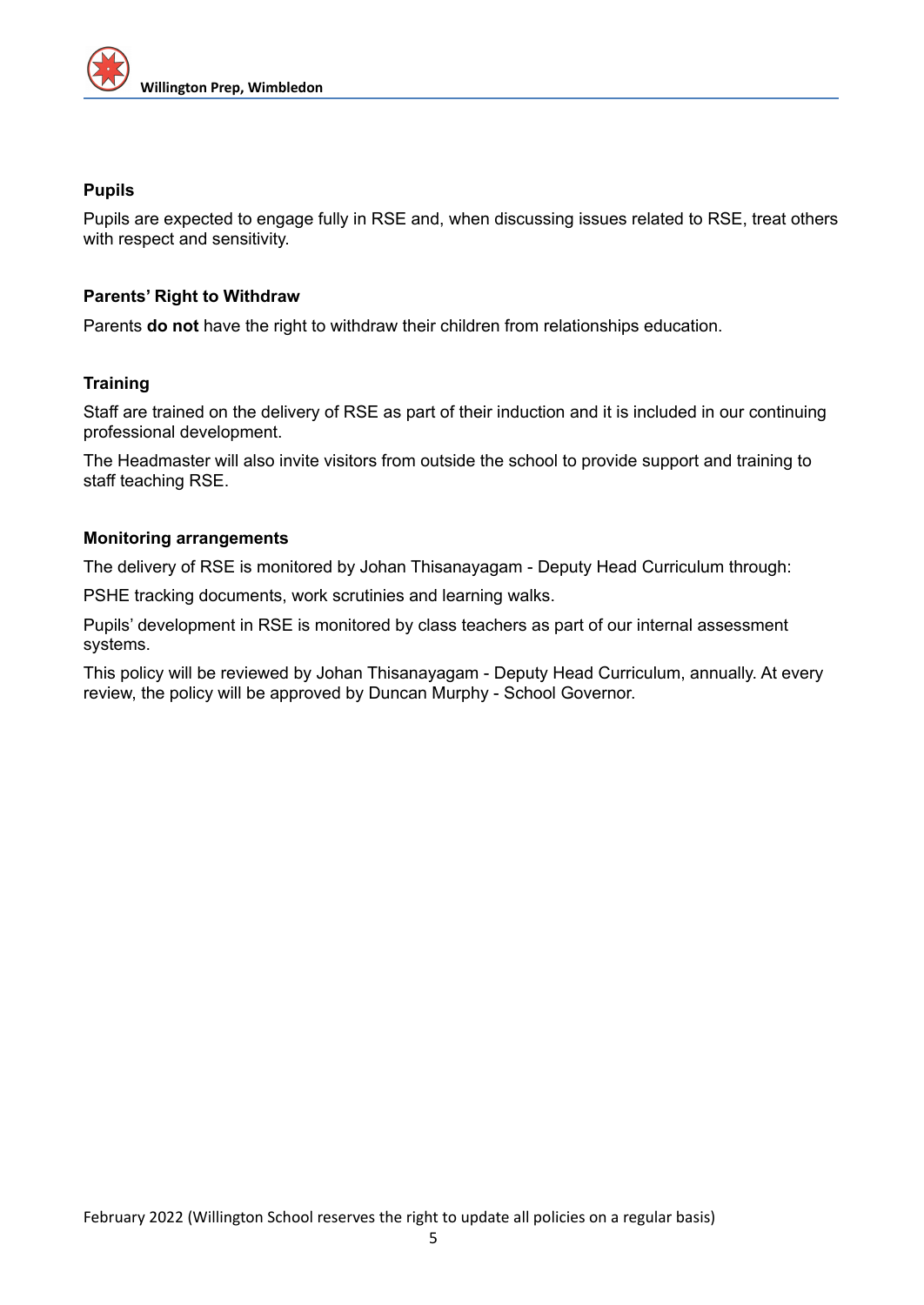

## **Appendix 1**

## **[Relationships](https://app.luminpdf.com/viewer/61e0092bed5649001923103c) Education - Schemes of Work**

## **Appendix 2: By the end of primary school pupils should know**

| <b>TOPIC</b>                                       | <b>PUPILS SHOULD KNOW</b>                                                                                                                                                                                                                        |
|----------------------------------------------------|--------------------------------------------------------------------------------------------------------------------------------------------------------------------------------------------------------------------------------------------------|
| <b>Families and</b><br>people who<br>care about me | • That families are important for children growing up because they can give love, security and stability                                                                                                                                         |
|                                                    | • The characteristics of healthy family life, commitment to each other, including in times of difficulty, protection and care for<br>children and other family members, the importance of spending time together and sharing each other's lives  |
|                                                    | • That others' families, either in school or in the wider world, sometimes look different from their family, but that they<br>should respect those differences and know that other children's families are also characterised by love and care   |
|                                                    | • That stable, caring relationships, which may be of different types, are at the heart of happy families, and are important<br>for children's security as they grow up                                                                           |
|                                                    | • That marriage represents a formal and legally recognised commitment of two people to each other which is intended to<br>be lifelong                                                                                                            |
|                                                    | • How to recognise if family relationships are making them feel unhappy or unsafe, and how to seek help or advice from<br>others if needed                                                                                                       |
| Caring<br>friendships                              | • How important friendships are in making us feel happy and secure, and how people choose and make friends                                                                                                                                       |
|                                                    | • The characteristics of friendships, including mutual respect, truthfulness, trustworthiness, loyalty, kindness, generosity,<br>trust, sharing interests and experiences and support with problems and difficulties                             |
|                                                    | • That healthy friendships are positive and welcoming towards others, and do not make others feel lonely or excluded                                                                                                                             |
|                                                    | • That most friendships have ups and downs, and that these can often be worked through so that the friendship is<br>repaired or even strengthened, and that resorting to violence is never right                                                 |
|                                                    | • How to recognise who to trust and who not to trust, how to judge when a friendship is making them feel unhappy or<br>uncomfortable, managing conflict, how to manage these situations and how to seek help or advice from others, if<br>needed |
|                                                    |                                                                                                                                                                                                                                                  |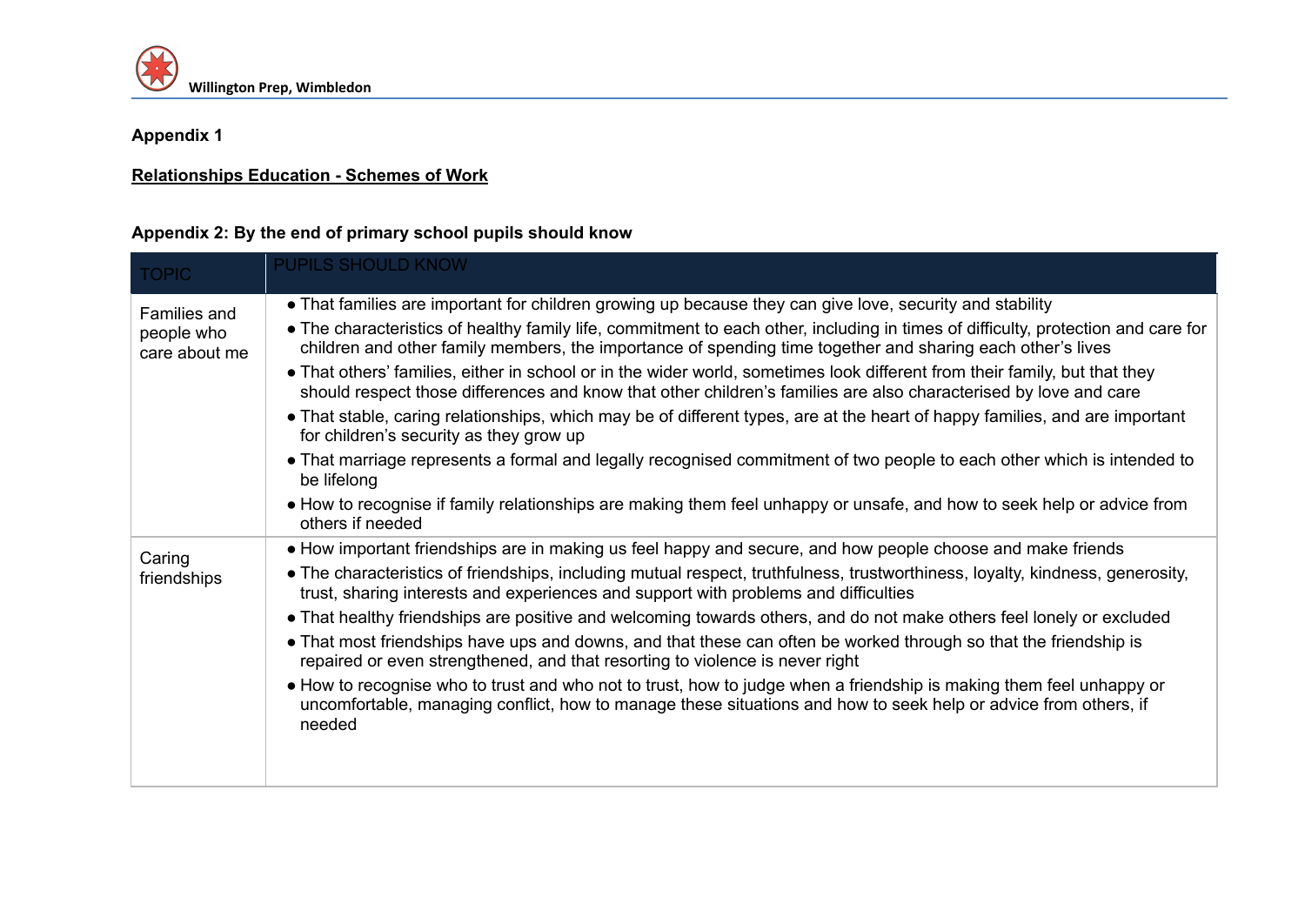| Respectful<br>relationships | • The importance of respecting others, even when they are very different from them (for example, physically, in character,<br>personality or backgrounds), or make different choices or have different preferences or beliefs |
|-----------------------------|-------------------------------------------------------------------------------------------------------------------------------------------------------------------------------------------------------------------------------|
|                             | • Practical steps they can take in a range of different contexts to improve or support respectful relationships                                                                                                               |
|                             | • The conventions of courtesy and manners                                                                                                                                                                                     |
|                             | • The importance of self-respect and how this links to their own happiness                                                                                                                                                    |
|                             | • That in school and in wider society they can expect to be treated with respect by others, and that in turn they should<br>show due respect to others, including those in positions of authority                             |
|                             | • About different types of bullying (including cyberbullying), the impact of bullying, responsibilities of bystanders (primarily<br>reporting bullying to an adult) and how to get help                                       |
|                             | • What a stereotype is, and how stereotypes can be unfair, negative or destructive                                                                                                                                            |
|                             | • The importance of permission-seeking and giving in relationships with friends, peers and adults                                                                                                                             |
| Online<br>relationships     | • That people sometimes behave differently online, including by pretending to be someone they are not                                                                                                                         |
|                             | • That the same principles apply to online relationships as to face-to face relationships, including the importance of<br>respect for others online including when we are anonymous                                           |
|                             | • The rules and principles for keeping safe online, how to recognise risks, harmful content and contact, and how to report<br>them                                                                                            |
|                             | • How to critically consider their online friendships and sources of information including awareness of the risks associated<br>with people they have never met                                                               |
|                             | • How information and data is shared and used online                                                                                                                                                                          |
| Being safe                  | • What sorts of boundaries are appropriate in friendships with peers and others (including in a digital context)                                                                                                              |
|                             | • About the concept of privacy and the implications of it for both children and adults; including that it is not always right to<br>keep secrets if they relate to being safe                                                 |
|                             | • That each person's body belongs to them, and the differences between appropriate and inappropriate or unsafe<br>physical, and other, contact                                                                                |
|                             | • How to respond safely and appropriately to adults they may encounter (in all contexts, including online) whom they do<br>not know                                                                                           |
|                             | • How to recognise and report feelings of being unsafe or feeling bad about any adult                                                                                                                                         |
|                             | • How to ask for advice or help for themselves or others, and to keep trying until they are heard                                                                                                                             |